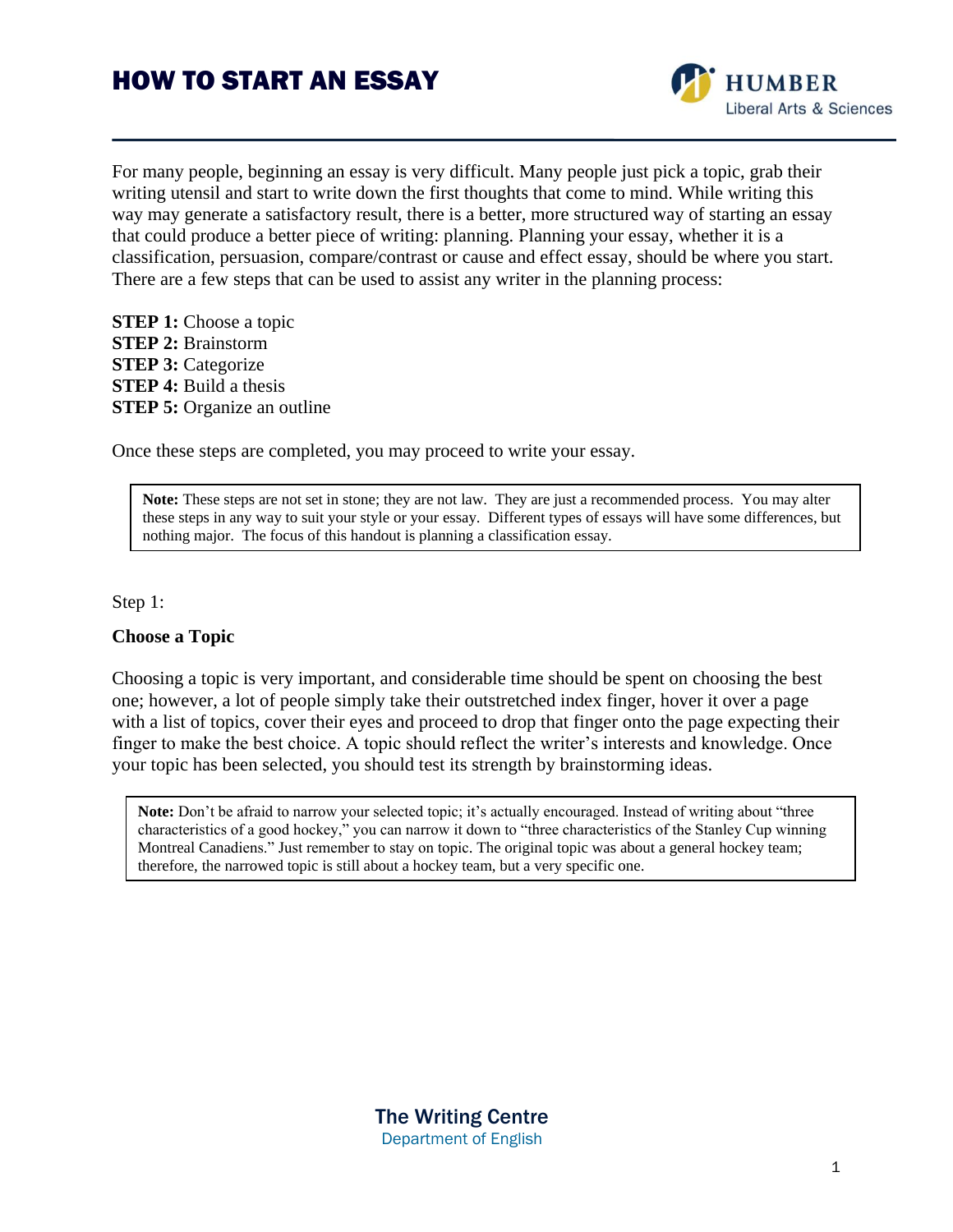

Example: Billy was about to start an essay that was assigned to him by his teacher. His teacher gave him a list of topics to choose from, but Billy didn't know which one to choose. Billy is a Humber student who is currently enrolled in the Accounting Program. He really likes hockey and video games. Which topic is best for him?

Topics

- 1. Three characteristics of a good hockey team.
- 2. Three features of a good marketing plan.
- 3. Three qualities of a good book.

Before looking at his options, Billy randomly selected a topic. He selected choice number 3, but he doesn't read very much and wouldn't know the first thing about a good book. He vigorously checked the Internet and looked up "Three qualities of a good book," but he found nothing. Billy was stuck, so he went back to his list of choices.

"Hey! There's a topic on hockey! I love hockey!"

Because Billy is so eager to write about hockey, he picks up a pen and paper and starts to write. Whoa, Billy, it's not time to write just yet. It is time to start the brainstorming process.

#### Step 2:

### **Brainstorm**

Brainstorming means to think and to generate ideas. Brainstorming can be done in many different styles. All you need to do is write down every idea about your topic that comes to mind on a piece of paper. It doesn't matter whether you put these ideas down as a list or scattered around a page. Make sure that this process is done in point form; there should be no sentences or paragraphs.

**Note:** You will not need to worry about grammar when you write down your brainstormed ideas. You should, however, make sure that **YOU** understand exactly what you have written.

Example: Billy starts to brainstorm his ideas on his newly chosen topic: three characteristics of a good hockey team. He must have ignored my advice because he starts to write paragraph after paragraph! Wait, Billy, this should be in point form! You don't need to write sentences; a few words are sufficient. Billy, after following my advice, revised his brainstorming page in point form.

|                    | A GOOD HOCKEY TEAM |                        |
|--------------------|--------------------|------------------------|
| -High scoring      | -Good defence      | -Excellent goaltending |
| -Smart coach/staff | -Brave GM          | -Fair owner            |
| -Young players     | -Plan for future   | -Veteran               |
| leadership         |                    |                        |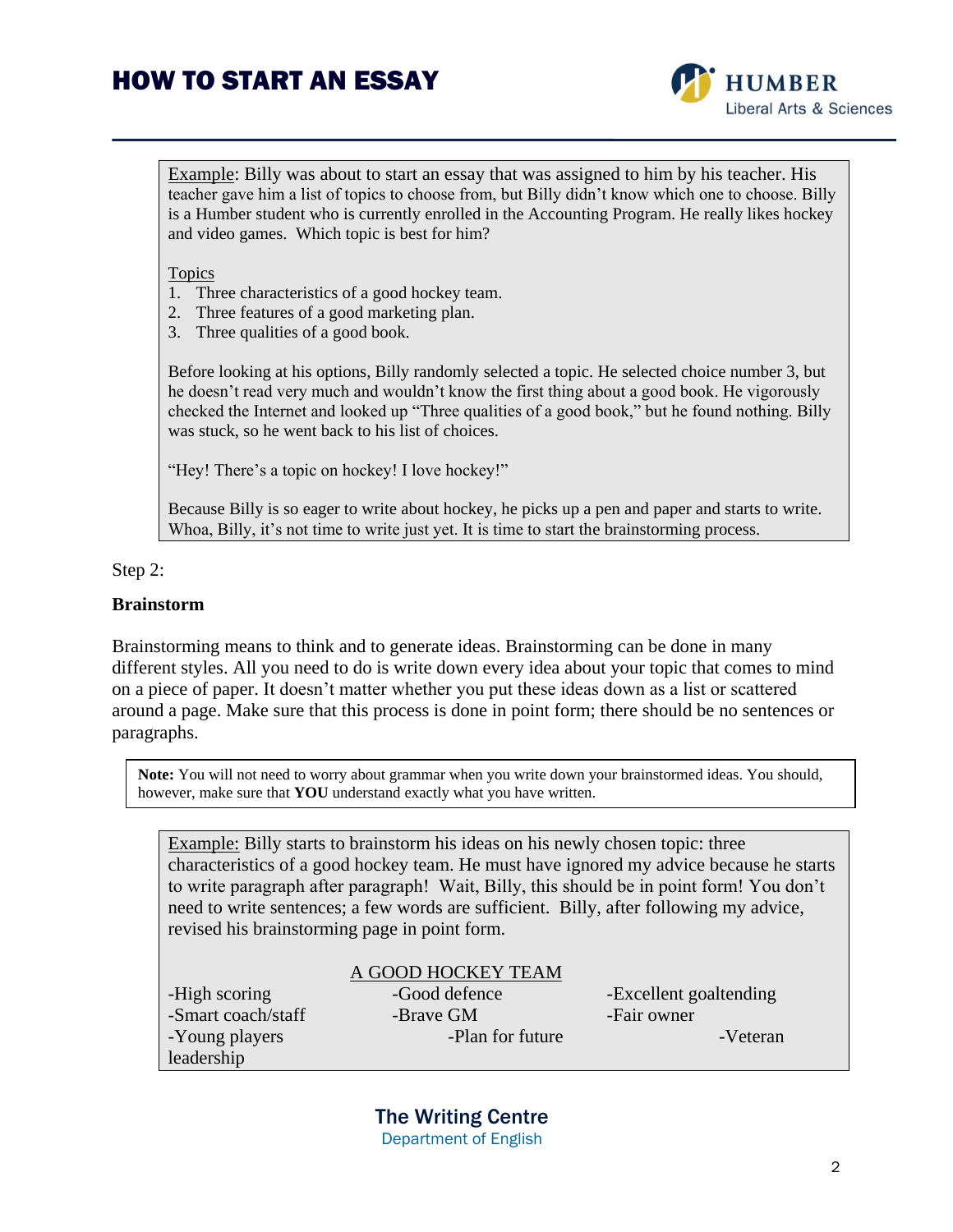

If you are finding difficulty brainstorming ideas, it might be wise to start the process again by choosing another topic

Step 3:

## **Categorize**

Now that you have a page that is filled with ideas, it is time to organize them. You will take your ideas and group them together. Don't just put any ideas together; the ideas will need to be similar or relate to one another. Once the ideas are categorized, you should label each category. When this is done, you will have all the elements needed to make a thesis statement.

**Note:** Each category should be distinct. You don't want them to overlap similar ideas. For example, three categories that would overlap would be "kind, caring and compassionate." These categories are too similar.

Example: Billy has nine ideas on his brainstorming page; however, the topic asked for three. He feels all his ideas are strong, so he wisely decides to group them together into three categories

### THREE CHARACTERISTICS

### **Highly Skilled Players**

- $\bullet$  High scoring
- Good defence
- Excellent goaltending

### **Strong Organization**

- Brave GM
- Fair owner
- Smart coaching Staff

### **Team Fundamentals**

- Young players
- Veteran leadership
- Future plans

Billy has the three characteristics that he needed. Believe it or not, he is almost finished with the planning process. He has all the elements to make a thesis statement, which will be his next step.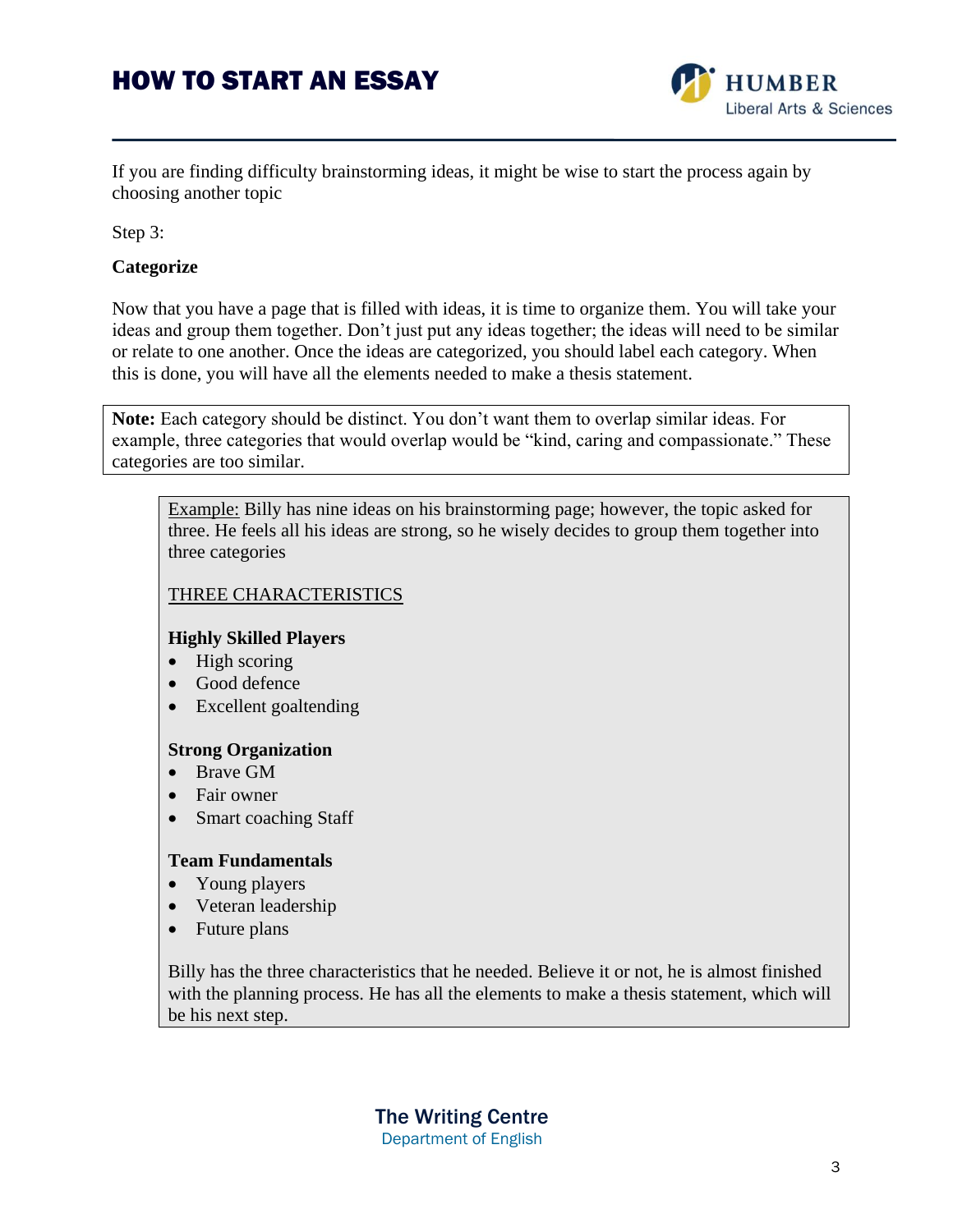

**Note:** Some people would switch steps 2 and 3 around. They would think about three general categories and proceed to brainstorm the points for each. Use a process that you are most comfortable with.

#### Step 4: **Build a Thesis**

A thesis is like a window. When the readers look through it, they see what they are about to read. It tells the readers what you are trying to prove. It should contain the topic and the contents of your writing. At this point, you have everything needed to make a thesis statement. Once the thesis has been built, an outline can be prepared.

**Note:** Many people like to split the thesis statement into a few sentences or keep it in a single sentence. Both ways are acceptable, so choose whichever process you feel most comfortable with.

Example: Billy has his thesis right in front of him. He knows that a thesis should contain the topic. Billy looks at his topic, which is "Three characteristics of a good hockey team." He has the first part, now he needs the contents of his essay. He checks his category page, which has highly skilled players, strong organization and team fundamentals. He's got both parts, so he begins to write his thesis statement.

Thesis Statement: There are three characteristics that make a good hockey team. My favourite hockey team, the Montreal Canadiens, possesses all of these traits. They are such a great team. I remember my first hockey game.

You are getting off topic, Billy! A thesis statement should contain the topic and contents. You should use those other parts for your hook. Billy can see that his thesis statement can use some work.

Thesis Statement: Three characteristics that make a good hockey team are having highly skilled players, having a strong organization and having team fundamentals.

That's much better, Billy. As you can see, a thesis can be really short. This is quite an effective thesis because it gets right to the point.

Billy has his thesis statement, but he can't start to write just yet. His next step is to develop an outline. Don't worry, the writing process is about to start!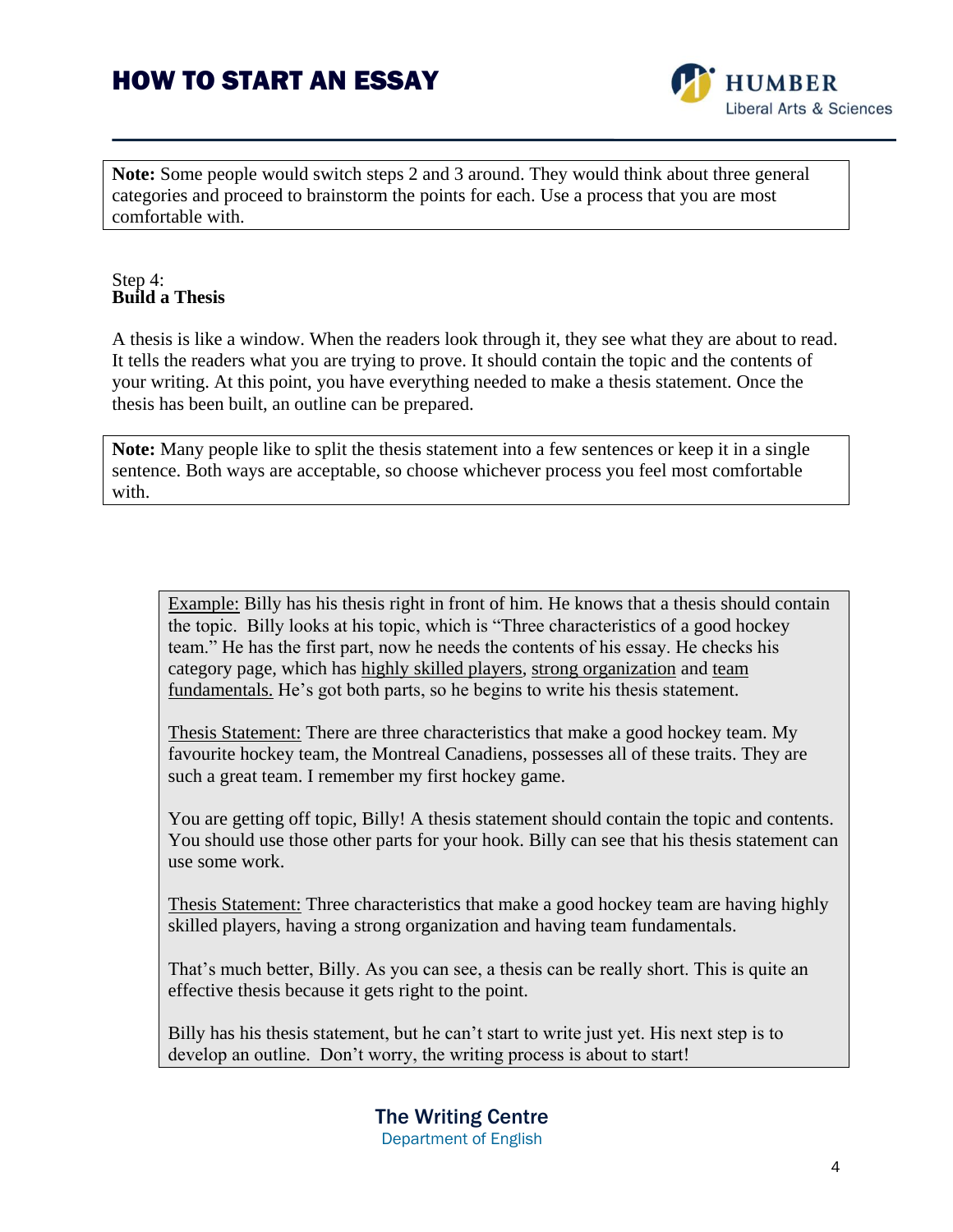

Step 5:

### **Organize an Outline**

The outline is very important; it will make the writing process much easier because it will guide you through the structure of your essay. It is your essay; it just hasn't been put into paragraphs yet.

An essay contains a hook, a thesis statement, body paragraphs and a conclusion, but not all of the sections have to be included in an outline. The most important parts for an outline would be the thesis and body paragraphs. Each body paragraph should be separated, and every point in that paragraph should be listed. It is also a good idea to show a description and example of each point on the outline.

**Note:** Different types of essay can have different styled outlines. For example, a compare and contrast outline may be divided in two. The purpose of the division is that two things will be compared to point out similarities or differences.

Example: Let's take a look at Billy's outline. He has been working on it for quite some time. He has already finished his first body paragraph plan.

## **OUTLINE**

Thesis: Three characteristics that make a good hockey team are having **highly skilled players**, having a **strong organization** and having **team fundamentals**.

Body 1: Highly Skilled Players

### **High scoring players**

- Many players scoring 20 or more goals or having 40 or more points
- E.g. Detroit Red Wings 5 players with 20 or more goals first place in the western division

## **Good defence**

- Defensive unit plays well together players with a strong  $+/- +/- =$  goals scored when the player is on the ice versus goals scored against
- E.g. New Jersey Devils defensive pairs play well together and have a high positive  $+/-$

### **Excellent goaltending**

- Goalie is experienced with strong goals against average and high save percentage
- E.g. Martin Brodeur Playoff experience strong goals against high save percentage – Stanley cup winner and gold medalist

Billy would do the same with his other two body paragraphs.